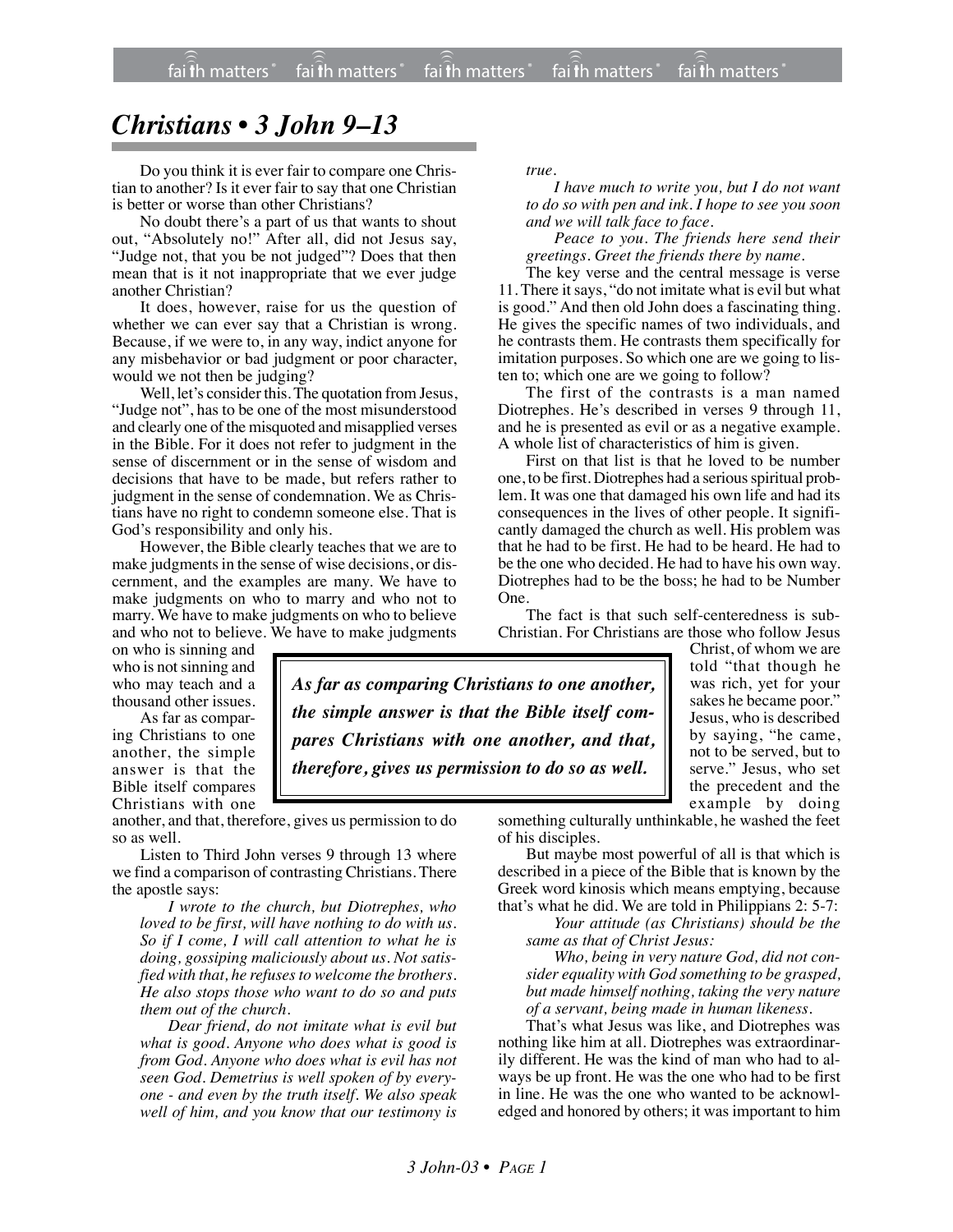that his name be recognized. He was anxious to get the credit. He had to be the big shot.

But he's further described as saying that one of his characteristics, probably related to his desire to be number one, is that he separated himself from the apostle John. Like a lot of people who want to be number one, Diotrephes wouldn't have anything to do with the competition. Strangely, he perceived the apostle John himself to be the competition. John writes that he "will have nothing to do with us." In other words, Diotrephes completely separated himself from this father of the faith. He had no conversation with him. He would have no communication with him, no fellowship.

I tried to figure out why this would be the case. It's hard to figure out from what the Bible tells us. But it's not hard when you compare it with people and their relationships today. I think I can guess at it. My guess is that Diotrephes thought that John was too conservative. He was an old man who was stuck in the old ways of doing things.

Or, maybe the opposite was true. He indicted him for being too liberal. Perhaps he thought John had left the ways he used to be and did not follow the paths that originally he had followed.

Perhaps he said that John was too controversial. Or perhaps he said he would not face the issues. Whatever it was that he indicted old John for, I'm sure it sounded great. At least to him, and at least to some of his followers it had a ring to it that at least somewhat sounded true. Good sounding reasons. For it seems that people who wear Diotrephes' cloak usually sound pretty good, and sometimes what they say is surprisingly credible.

But we need to be objective enough to recognize who he was talking about. He was saying that he would have absolutely nothing to do with Jesus' best friend. He would have nothing to do with one of the original disciples, the only one that by then was still alive. A man who, with his own hand, had authored five books of the New Testament: the gospel of John, the three epistles and the book of Revelation. As prolific and significant a biblical author as Paul, perhaps even more so. An apostle of Jesus Christ, a man who represented to the Christian world at that time what a Christian was all about. And Diotrephes would have nothing to do with him, wouldn't even talk to the man.

In sort of a crude fashion you might say that it would be like a Republican having nothing to do with the name of George W. Bush, and not being willing to meet him if he had the opportunity. It just doesn't make sense, being a Christian and having nothing to do with the apostle John!

How far did he go? Well, let me guess again here for a moment at how far he may have stretched things. John says something interesting in verse 9. He says, "I wrote to the church, but Diotrephes, who loves to be first, will have nothing to do with us."

"I wrote to the church." What is he talking about?

He's not talking about the gospel of John because that is not a letter that was specifically written to the church; it was written to the world at large, and especially to non-Christians. He's not talking about the book of Revelation, the last book of the Bible, which was addressed to seven churches in the Roman provinces of Asia, because at the time that these words were written that hadn't been written yet. He's not talking about I John or II John because they simply could not be identified as going to the same recipients.

Our guess, and the guess for a long time of students of these things, is that the letter that is here referred to is one that somehow has been lost in the last two thousand years. It is apparently a letter that was written to the church where Diotrephes was a member. Perhaps he may have even been a leader within that church. But beyond that we know nothing more than John's cross reference to it here where he says that he wrote to the church.

So, it disappeared. It's gone. And we begin to guess what happened to it. Perhaps a good guess is that Diotrephes may have destroyed it. The letter was written, and as an apparent leader of that church, he would have nothing to do with John and, as a result, probably then nothing to do with anything that John had written. Therefore, it is because of the spiritual problem with Diotrephes that we do not have a fourth epistle from John as part of our Bible today.

He is described as loving to be Number One. He was separated from the apostle. And then this awful list goes on to say that Diotrephes gossiped "maliciously about us." He deliberately spoke mean and evil things about John and about his colleagues. The word that we have in this English translation of the Bible as gossiping literally means teaching nonsense. So what Diotrephes was saying was nonsense. It was completely stupid; it was untrue; it was ridiculous. And yet, amazingly, there were people who listened, who gave credence to what he had said.

Even today there are people who believe others who speak nonsense simply because they speak. Maybe it's because we like them. Maybe they have a forcefulness about them, or maybe it's because they are particularly articulate. They may be absolutely malicious in what they say. They may not make any sense at all, and yet there are those who believe.

That is especially tragic within the context of the church. Sometimes it is because of compassionate Christians, people who, out of Christian generosity, will carefully listen and, even though they hear nonsense, will agree in order to be nice. Or they agree just because the person who speaks is someone that they have known for a long time. Whatever the reason, Diotrephes did it all. He gossiped maliciously, he spoke nonsense and he had a following.

Fourth, he is described as one who refused to welcome not only John but others as well. John explains that he refuses to welcome the brothers. He excluded not only the apostle, but he wouldn't have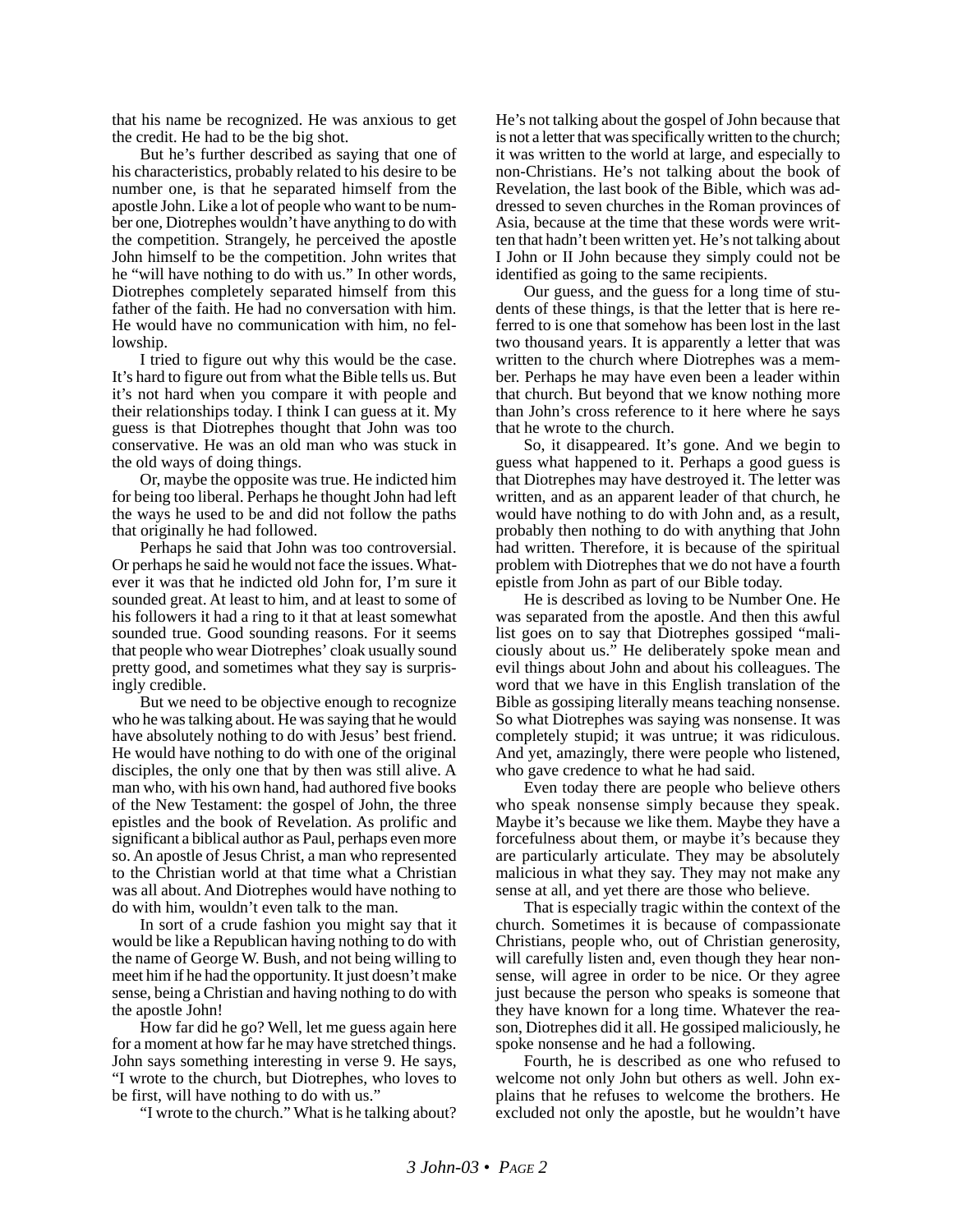anything to do with anyone who would have anything to do with John. This would be kind of funny if it weren't so pathetic. It would be kind of funny if it weren't practiced today.

There are Christians today who practice what they call second and third degree separation. You may have heard that expression before; you understand what that means. For others, that's a new idea. By this is meant that people say that because they are Christians they will have nothing to do with someone who is evil or someone who has a wrong view, a wrong doctrine or teaching. They are separated from them.

But then they carry it a step further saying that they will not have anything to do with anyone who has anything to do with someone who does evil or speaks that which is false or has a doctrine with which they disagree.

Some people will even take it to a third level. They won't have anything to do with anyone who has anything to do with anyone who has anything to do with anyone who believes anything that is wrong or that disagrees with them.

This past summer I had a lengthy conversation with someone who is part of a church where only the King James Version of the Bible may be used. They will not have anything to do with anyone who uses other than the King James Version of the Bible. As a result, there has been a separation of fellowship with people who otherwise have been good Christian friends.

Sometimes it's a matter of belonging to the right denomination or having the same beliefs concerning charismatic gifts or mode of baptism or divorce or abortion, and on and on the list goes. And so there are those who say, "I won't have anything to do with anyone who has anything to do with someone who disagrees or associates with those who disagree with me."

While all that may be well meaning, it can also be very sad for those who are followers of Jesus Christ who himself was especially criticized because of the people with whom he associated. People who disagreed with him; people who thought that he was in-

correct in what he taught; people who accused him of all kinds of evil things. Yet he would find himself, by choice, in the homes of these people. He would talk with them and associate with them until his religious critics said that he was wrong because of the associations

that he made. Some people I know argue this with style and with polish, but it also is nonsense. It was then, and it is now. It was characteristic of Diotrephes.

A fifth and final characteristic of him that John lists is not very complimentary either, and that is that he controlled and excommunicated other church members. I perceive that he had a lot of power in his church. He was something of a dictator. John said, "He also stops those who want to do so and puts them out of the church." In other words, Diotrephes instructed members of his church about whom they could associate with and whom they could not associate with. And if they broke his instructions, he excommunicated them. He even excommunicated people because they had an association with John who wrote part of the New Testament.

Diotrephes was crazy, but other Christians listened to him, and that is scary. They went along with him. They even obeyed him. In that I find a very powerful warning that we never let anyone have that much power and that much influence within any church. There can be no such leaders unless there are gullible followers who allow someone like Diotrephes to do what Diotrephes did. They needed to understand, as we need to understand, that the church of Jesus Christ does not belong to Diotrephes or to any pastor or elder or any influential leader. The church of Jesus Christ belongs to Jesus Christ. No one has the right, ever, to insist upon being Number One in the church.

Colossians 1:18 is very clear in saying that Jesus Christ and Jesus Christ alone is Number One. He is supreme. He has the preeminence. And anyone who seeks to be elevated by self or by others to that position has come into competition with Jesus Christ, which is a place no Christian ever ought to be.

All of this, I know, may raise the question of whether this man named Diotrephes was even a Christian at all, and I guess I have some doubts. But I do know that what happened then is not particularly uncommon now. There are churches that have been destroyed or are being destroyed by the Diotrephes types within the world. It is people like Diotrephes whom John had in mind when he wrote verse 11. "Do not imitate what is evil."

But as negative an example as Diotrephes was, Demetrius in verses 11 and 12 was an extraordinarily positive example. Demetrius apparently belonged to the same church as Diotrephes, which I'm sure made for some difficulty and conflict in itself. But it's there

that the similarities end.

Demetrius was a wonderful Christian, a great example. He was spoken well of by everyone. So you could talk to people in the context of the church, and not just the church that he belonged to but other

*The church of Jesus Christ belongs to Jesus Christ. No one has the right, ever, to insist upon being Number One in the church.*

> churches where John had contact, and they all said he was tremendous. He was what a Christian ought to be. He lived it out.

> It wasn't just the Christians who thought well of Demetrius, either. You could talk to non-Christians in those days as well, people who were familiar with him through living in the same neighborhood or perhaps